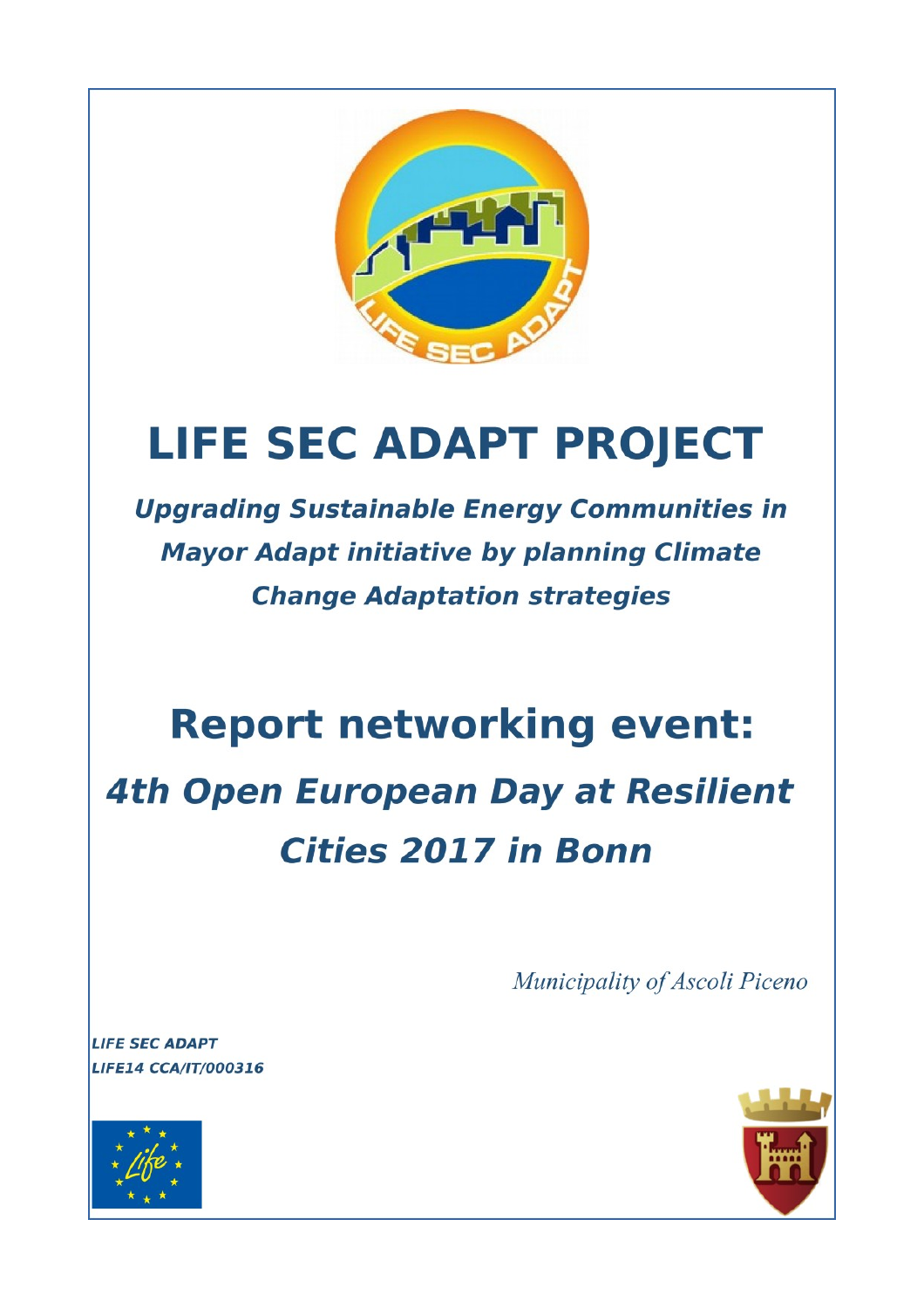

**LIFE SEC ADAPT LIFE14 CCA/IT/000316** 

| <b>PROGRAMME</b>        | LIFE 2014 - 2020 - Climate Change Adaptation      |
|-------------------------|---------------------------------------------------|
| <b>PROJECT ACRONYM</b>  | <b>LIFE SEC ADAPT</b>                             |
| <b>PROJECT CODE</b>     | LIFE14/CCA/IT/00036                               |
|                         |                                                   |
| <b>TITLE</b>            | 4th Open European Day at Resilient Cities 2017 in |
|                         | <b>Bonn</b>                                       |
| <b>ACTION/TASK</b>      | E2 - Networking with other LIFE and/or non-LIFE   |
| <b>RELATED</b>          | projects                                          |
| <b>DATE OF DELIVERY</b> | 28/06/17                                          |
| <b>VERSION</b>          |                                                   |
| <b>AUTHOR</b>           | Leone Speranza                                    |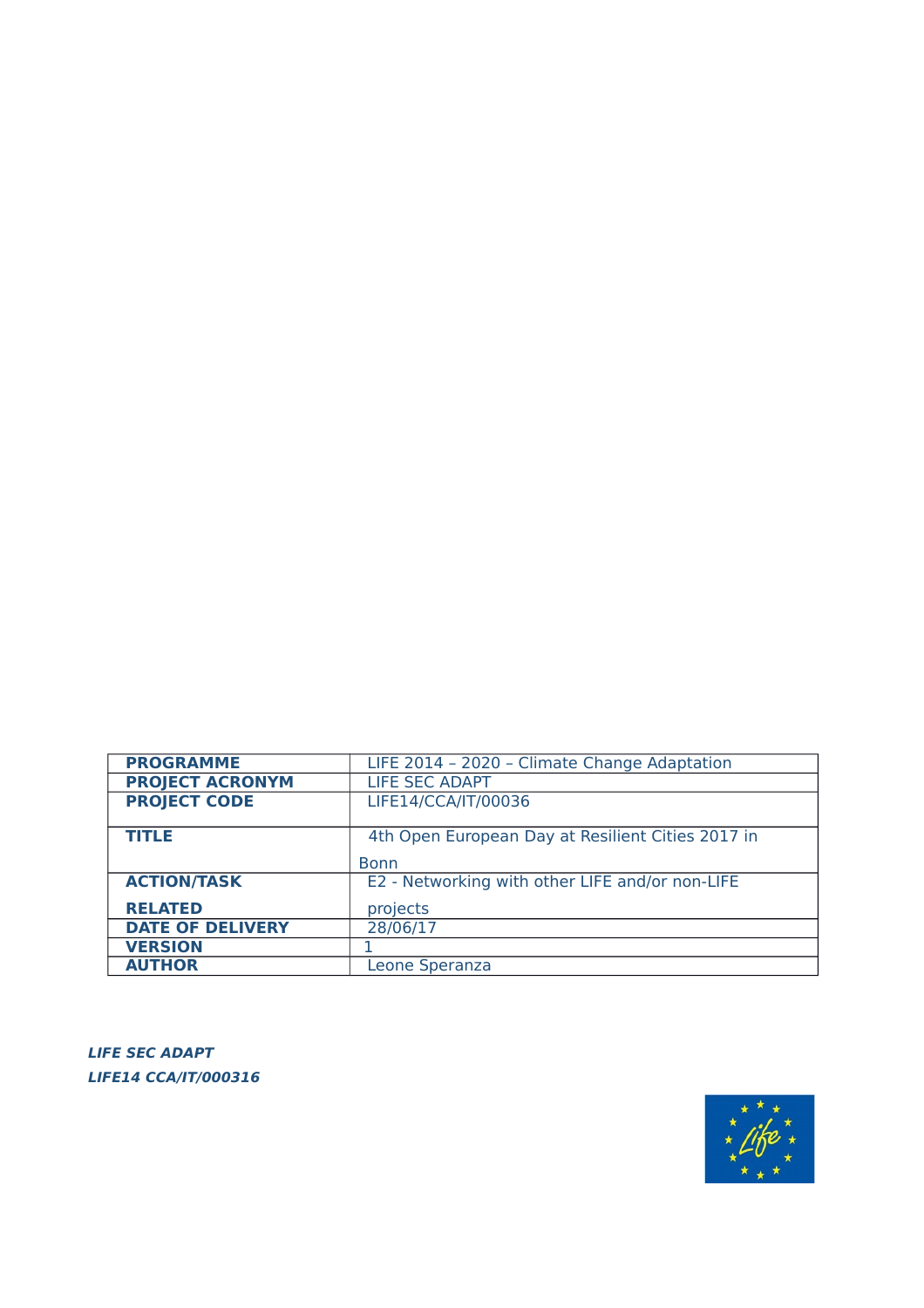

## General information

| Select typology:                           | Conference                                                    |
|--------------------------------------------|---------------------------------------------------------------|
| Title:                                     | 4th Open European Day at Resilient Cities 2017 in Bonn        |
| Name of the<br>organisation<br>proposer:   | <b>ICLEI Local Governments for Sustainability</b>             |
| date:                                      | 4/05/17                                                       |
| <b>SEC ADAPT partners</b><br>participating | Municipality of Ascoli Piceno (Leone Speranza, Paolo Leccesi) |
| Website info:                              | http://resilientcities2017.iclei.org                          |

## **Specific information**

| Main thematic<br>addressed:                                       | <b>Environmental protection</b><br>٠<br>Smart economies<br>$\bullet$<br>Sustainable development<br>$\bullet$<br>climate adaptation<br>$\bullet$                                                                                                                                 |
|-------------------------------------------------------------------|---------------------------------------------------------------------------------------------------------------------------------------------------------------------------------------------------------------------------------------------------------------------------------|
| type of stakeholders<br>involved (specify<br>numbers if possible) | <b>Public Administration</b><br>$\bullet$<br><b>Academic Institution</b><br>$\bullet$<br>Business sector – professional/industry association<br>$\bullet$<br><b>Business sector - Individual Consultant or companies</b><br>$\bullet$<br><b>Individual Citizen</b><br>$\bullet$ |
| <b>Territorial level</b>                                          | European / Transnational regions                                                                                                                                                                                                                                                |

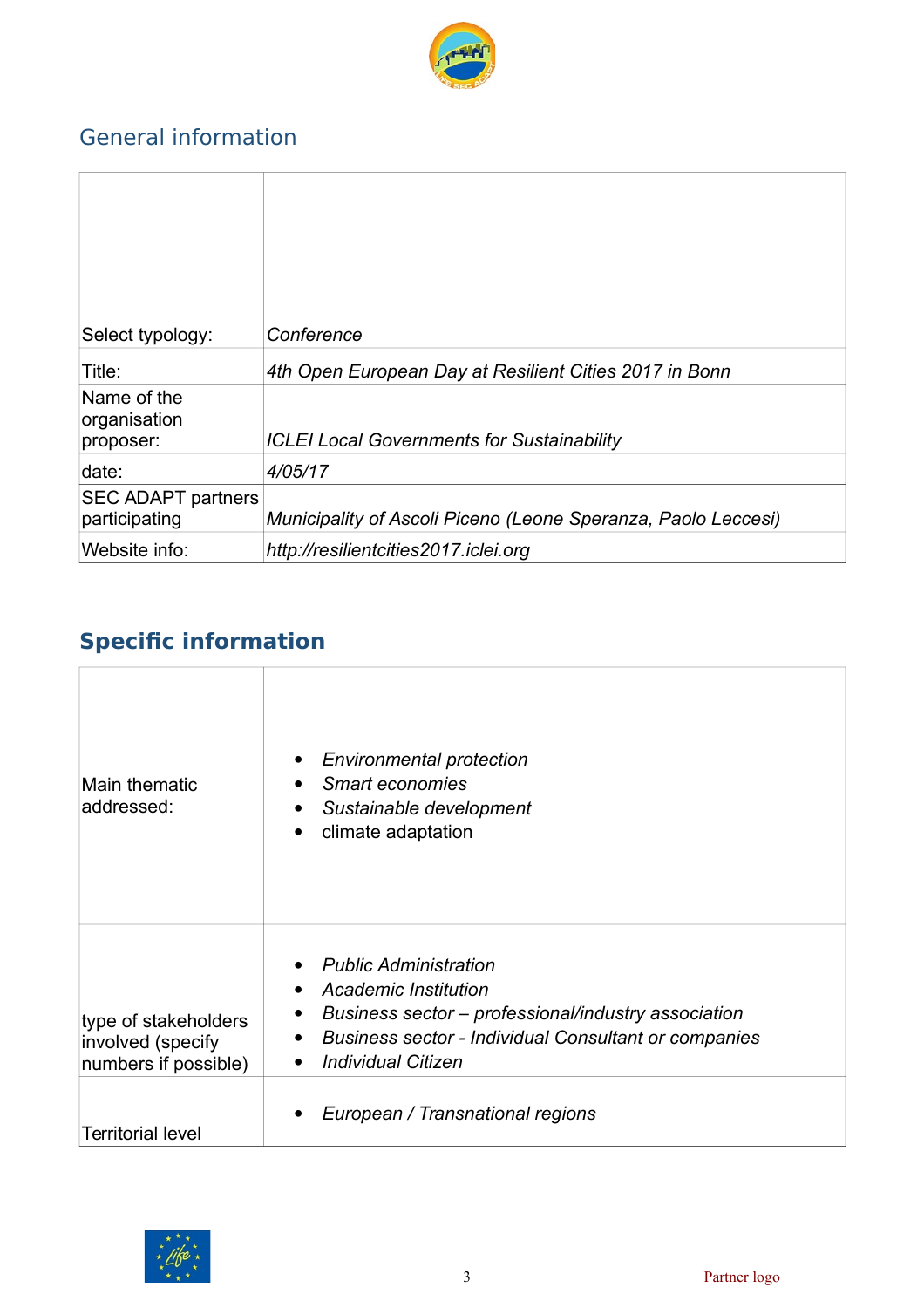

## **Report:**

#### **Aim of the event:**

(max 500 words )

The 4<sup>th</sup> Open European Day at the Bonn Resilient Cities conference brought together European cities and key adaptation actors from different organizations to exchange on climate adaptation and urban resilience. Previous years' editions have been welcomed as inspiring and informative due to their particular emphasis on interactive exchange and discussions. In each case, they hosted around 125 participants and a wide range of cities at various stages of adaptation development, as well as adaptation and climate experts and professionals.

As in previous years, the fourth Open European Day focused on city-to-city exchange on urban adaptation and its format facilitated even more interactive discussion and sharing of experiences. This year's Open European Day also included interactive workshops around key themes. In each workshop, a city presented a real-life challenge and during the workshop, participants explored solutions to these challenges. These challenges spanned across three themes:

#### **Transformation**

**As part of adapting to climate change, cities can transform the structures and systems in place by and for their citizens.**

- Designing or upgrading green spaces and waterways for added environmental and social benefits
- Flexible working hours to avoid peak temperatures during heat-waves
- Investing in climate adaptation, creating jobs and boosting disadvantaged neighborhoods
- Reshaping infrastructures such as public transport systems or local energy grids **Innovation**

**A combination of high and low-tech solutions, creative technology-based infrastructure and communication solutions, and forward-thinking governance**

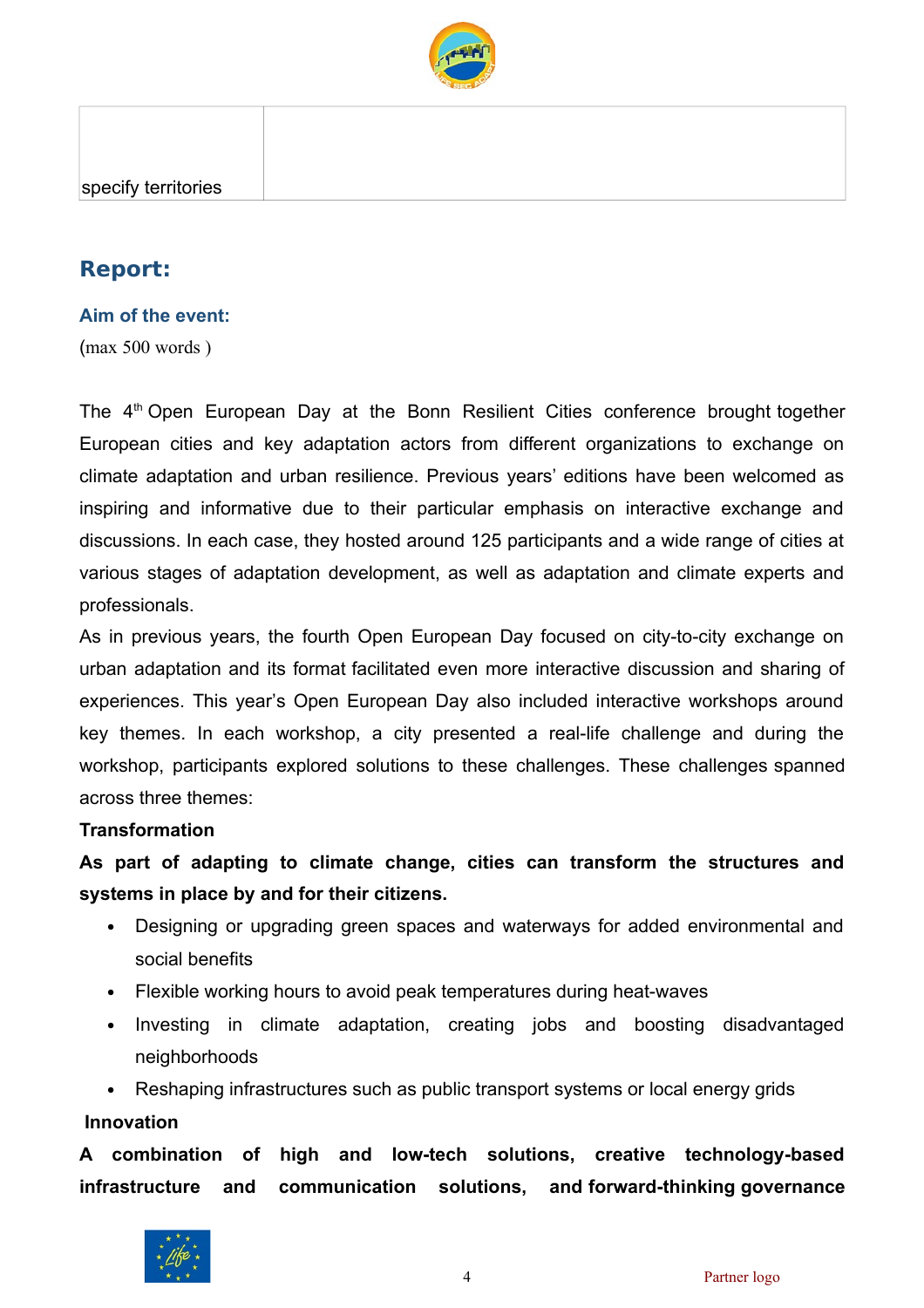

#### **models are needed to tackle the complex challenges arising from climate change.**

- Apps can help citizens report climate problems and to receive alerts about extreme weather
- Cooperation between the public and private sector can help steer urban design towards multifunctionality and resilience
- A creative mix of funding instruments, such as green bonds or crowdfunding, can help finance adaptation
- Cities find new ways of involving various departments and city services in climate adaptation

#### **Co-creation**

#### **Well-adapted cities involve citizens in actively shaping their urban environment.**

- Citizens are consulted as part of urban renovation planning, their ideas integrated into design plans and different options considered collectively
- Community groups can bring spontaneous initiatives to municipalities to be heard and supported in evaluating their feasibility and benefits for their community
- A wide range of different voices, including artists and cultural institutions, can make unique contributions
- Business initiatives are embraced and included in local development

## **Specific SEC ADAPT Partners activity (presentation, participation to workshop, poster etc)**

The municipality of Ascoli Piceno (represented from Leone Speranza and Paolo Leccesi) attended at three workshop about Trasformation:

- Physical city transformation: we talked about the trasformation after a earthquake using as a example the situation of Ascoli Piceno municipality.
- Making adaptation part of broader city transformation: we talked about the project life sec adapt and how climatic change can modify the city
- Transforming administrative routines to transform the city: we talked about the plan of fluvial park in Ascoli Piceno

#### **Lesson learnt to spread with LIFE SEC ADAPT partners:**

#### (max 1000 words )

The Oper Day was just the opening of the Resilient Cities 2017. The most important case we

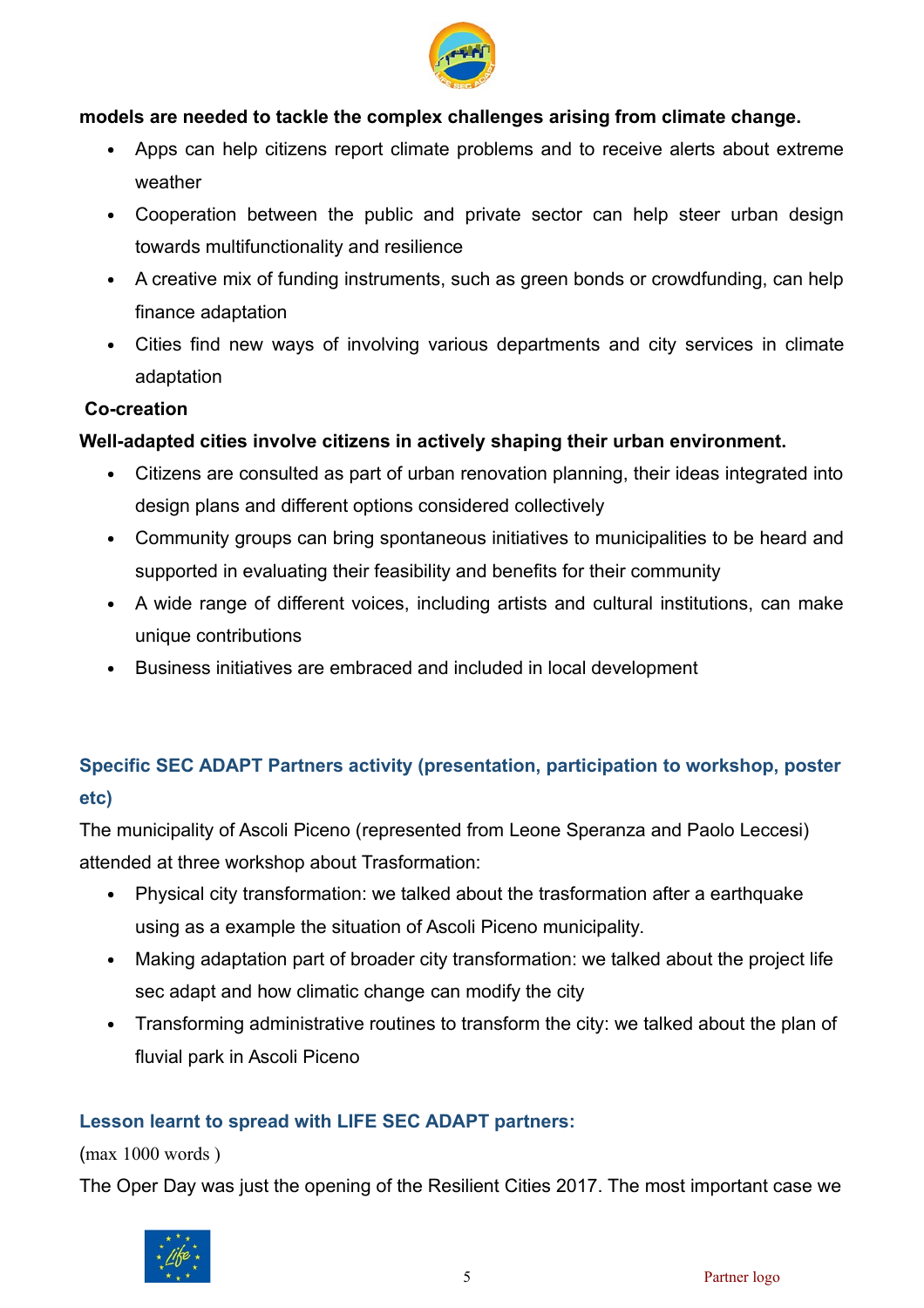

have seen in the Fluvial park in the municipality of Potenza.

The use of the river park is increasingly in a lot of municipalities. Its main use is to give people a park in the middle of the city. During its construction there are more safe creeks for a river flooding. Its use, including cycling track, also serves to reduce the use of cars.

[http://www.potenzanews.net/potenza-installata-la-struttura-consentira-passeggiare-sul](http://www.potenzanews.net/potenza-installata-la-struttura-consentira-passeggiare-sul-parco-fluviale-del-basento/)[parco-fluviale-del-basento/](http://www.potenzanews.net/potenza-installata-la-struttura-consentira-passeggiare-sul-parco-fluviale-del-basento/)